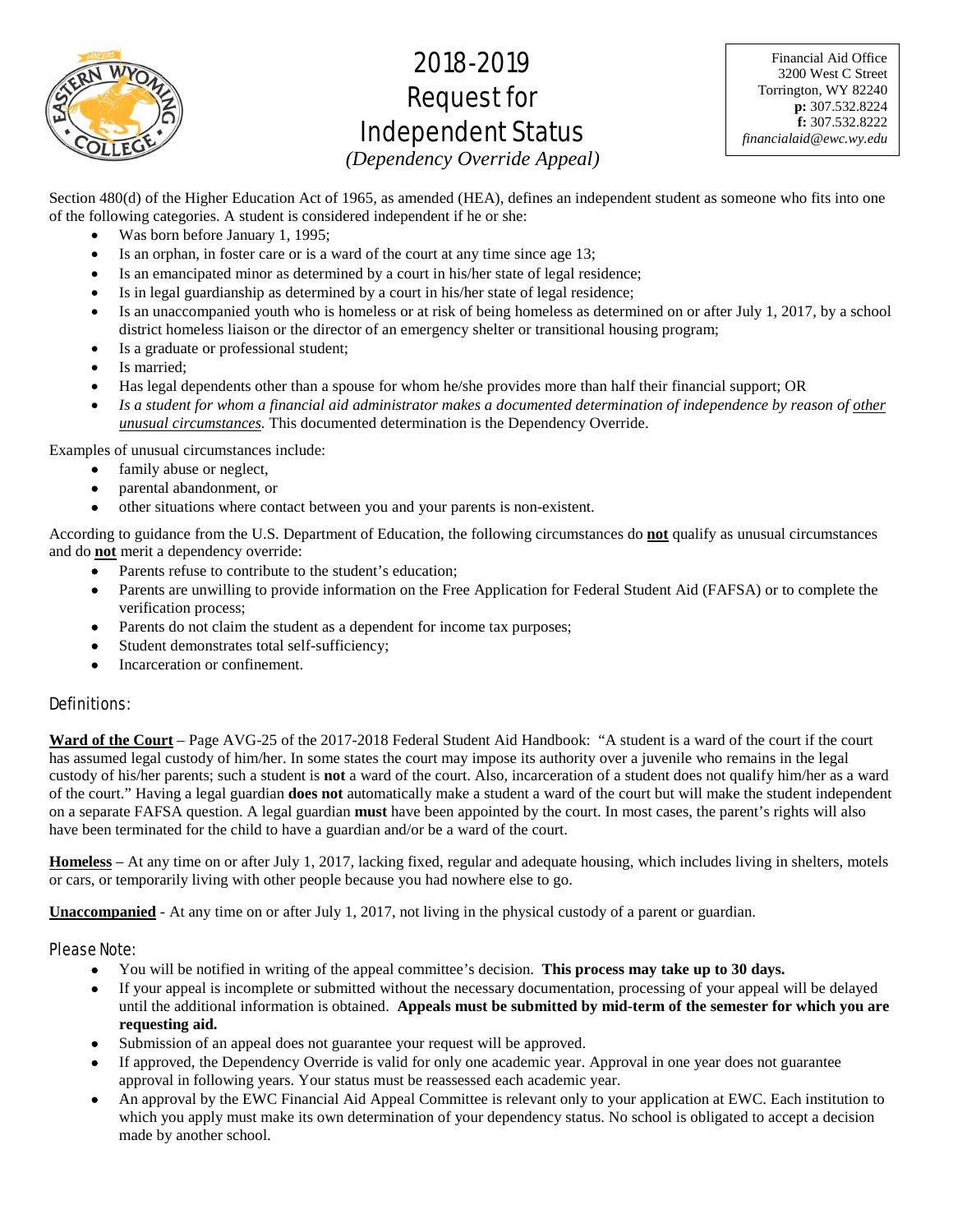# REQUIRED DOCUMENTATION

In addition to completing this form and providing all situation-specific supporting documentation, ALL APPEALS MUST INCLUDE the following documentation:

- $\Box$  A typed (or neatly hand-written), signed statement that explains in detail the extreme, unique, and/or unusual family circumstances that prevent you from obtaining and providing your parents' information for your financial aid application .
- **Signed** copy of your **2016** Federal Income Tax Return (or Tax Transcript) and W-2 forms. If you were not employed, include an explanation of how your living expenses were covered in your statement.
- Documentation of your current year income to date from all income sources.
- $\Box$  A copy of your current lease agreement, mortgage statement or rent receipt. If you do not have a lease or mortgage in your name, include an explanation of your current living situation in your statement.
- $\Box$  Court or other official documentation of your status (e.g. guardianship, HHS documentation).
- $\Box$  A signed statement from your guardian (if applicable) detailing your circumstances.
- **MUST INCLUDE:** A signed statement from a third party who is knowledgeable of your family situation and can verify the reason you are unable to provide your parents' information. This third party should be someone unrelated to you. The statement should be on **letterhead and should list the person's relationship to you and a contact number.** Appropriate third-party statements are from clergy, school counselors, teachers or similar professionals.

# A: STUDENT INFORMATION

| Last Name                                  | First Name | M.I. | EWC Student ID Number                   | Social Security Number ( <i>last four digits</i> ) |
|--------------------------------------------|------------|------|-----------------------------------------|----------------------------------------------------|
| Mailing Address (include apartment number) |            |      | E-mail Address                          |                                                    |
| City, ST, Zip                              |            |      | Phone Number <i>(include area code)</i> |                                                    |

# B: REASON FOR SUBMITTING APPEAL

- **A.** Severe circumstances within your family prevent you from obtaining your parents' financial information.
- **B.** You were married and maintained a residence apart from your parents and your spouse's parents. You are now divorced, have no dependents, maintain a residence separate from your parents, and pay all the expenses from your own income.

#### **Additional required documentation:**

- o Proof of divorce.<br>  $\circ$  Copies of utility
- Copies of utility or other bills in your own name.

**C.** Loss of a dependent.

### **Additional required documentation:**

o Documentation of loss of dependent.

## C: EXPLANATION OF SPECIAL CIRCUMSTANCES

|                  | How long have you lived at your current address?                                                                                                                                                         | <b>Months</b><br>Years |  |
|------------------|----------------------------------------------------------------------------------------------------------------------------------------------------------------------------------------------------------|------------------------|--|
|                  | Is the lease or mortgage in your name?                                                                                                                                                                   |                        |  |
| $\Box$ Yes       | (attach a copy of your lease or mortgage)                                                                                                                                                                |                        |  |
| $\Box$ No        | (attach a copy of your current lease agreement, mortgage statement or rent receipt. If you do not have a lease or<br>mortgage in your name, attach a statement explaining your current living situation) |                        |  |
| Parent 1 name    |                                                                                                                                                                                                          | Parent 2 name          |  |
| Address          |                                                                                                                                                                                                          | Address                |  |
| City, State, Zip |                                                                                                                                                                                                          | City, State, Zip       |  |

*Over*